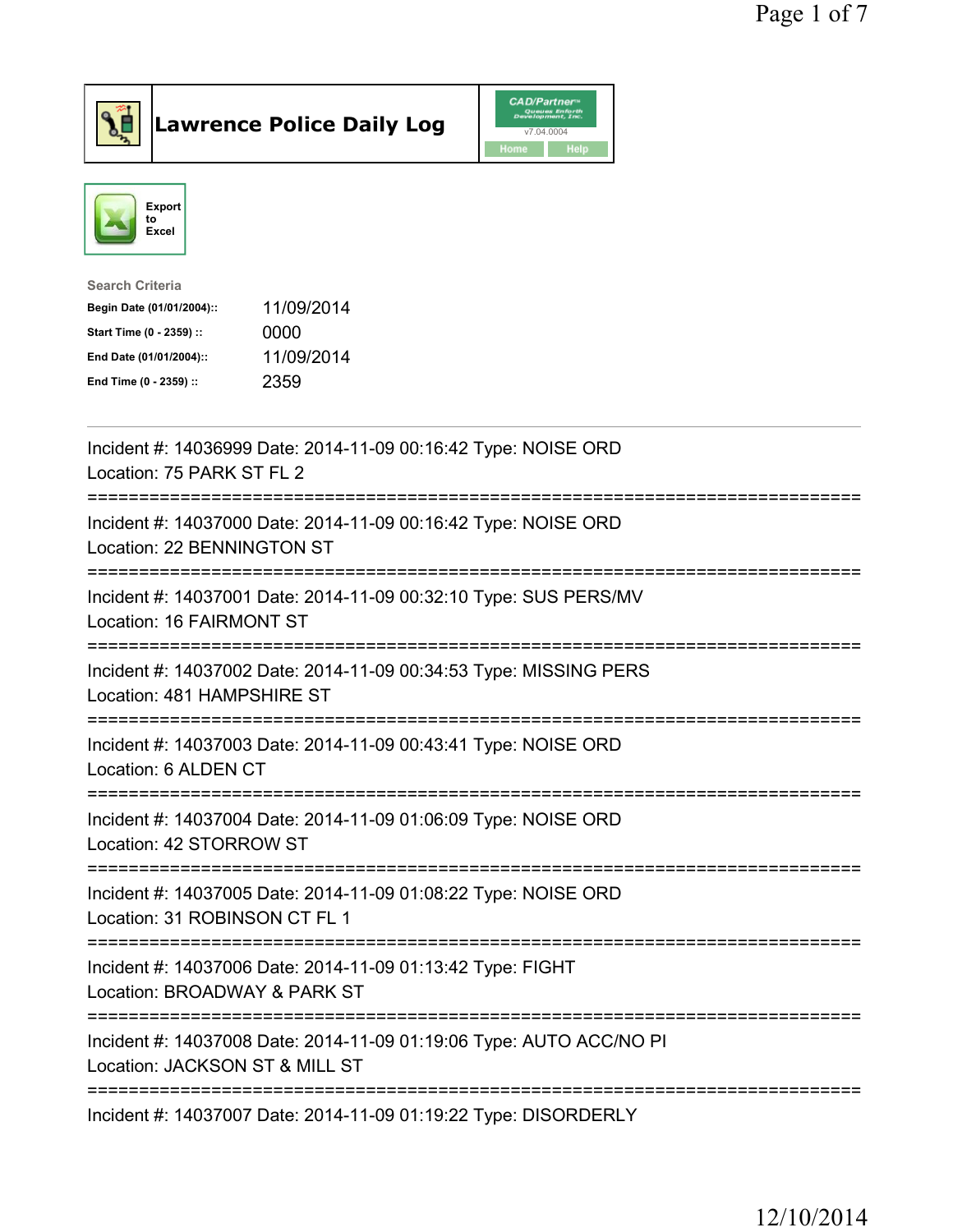Location: 71 BIGELOW ST =========================================================================== Incident #: 14037009 Date: 2014-11-09 01:23:00 Type: SUS PERS/MV Location: GIGANTE MARKET / 139 PARK ST =========================================================================== Incident #: 14037010 Date: 2014-11-09 01:24:14 Type: BUILDING CHK Location: 139 PARK ST =========================================================================== Incident #: 14037011 Date: 2014-11-09 01:44:33 Type: SUS PERS/MV Location: 47 WILLIAM ST =========================================================================== Incident #: 14037012 Date: 2014-11-09 01:46:53 Type: HIT & RUN PED Location: 389 BROADWAY =========================================================================== Incident #: 14037013 Date: 2014-11-09 02:00:28 Type: NOISE ORD Location: 274 E HAVERHILL ST #19 =========================================================================== Incident #: 14037014 Date: 2014-11-09 02:03:34 Type: NOISE ORD Location: 464 HAMPSHIRE ST FL 1 =========================================================================== Incident #: 14037015 Date: 2014-11-09 02:07:04 Type: NOISE ORD Location: 77 MAY ST =========================================================================== Incident #: 14037016 Date: 2014-11-09 02:10:59 Type: HIT & RUN PED Location: HOLY FAMILY HOSPITAL / null =========================================================================== Incident #: 14037017 Date: 2014-11-09 02:32:09 Type: NOISE ORD Location: 6 ALDEN CT FL 1 =========================================================================== Incident #: 14037018 Date: 2014-11-09 02:32:21 Type: LOUD NOISE Location: 309 E HAVERHILL ST FL 1 =========================================================================== Incident #: 14037019 Date: 2014-11-09 02:52:51 Type: M/V STOP Location: BERKELEY ST & E HAVERHILL ST =========================================================================== Incident #: 14037020 Date: 2014-11-09 03:10:48 Type: SUS PERS/MV Location: 40 LAWRENCE ST =========================================================================== Incident #: 14037021 Date: 2014-11-09 03:37:43 Type: UNWANTEDGUEST Location: 198 UNION ST FL 2 =========================================================================== Incident #: 14037022 Date: 2014-11-09 03:52:18 Type: DISTURBANCE Location: 107 LEXINGTON ST FL 2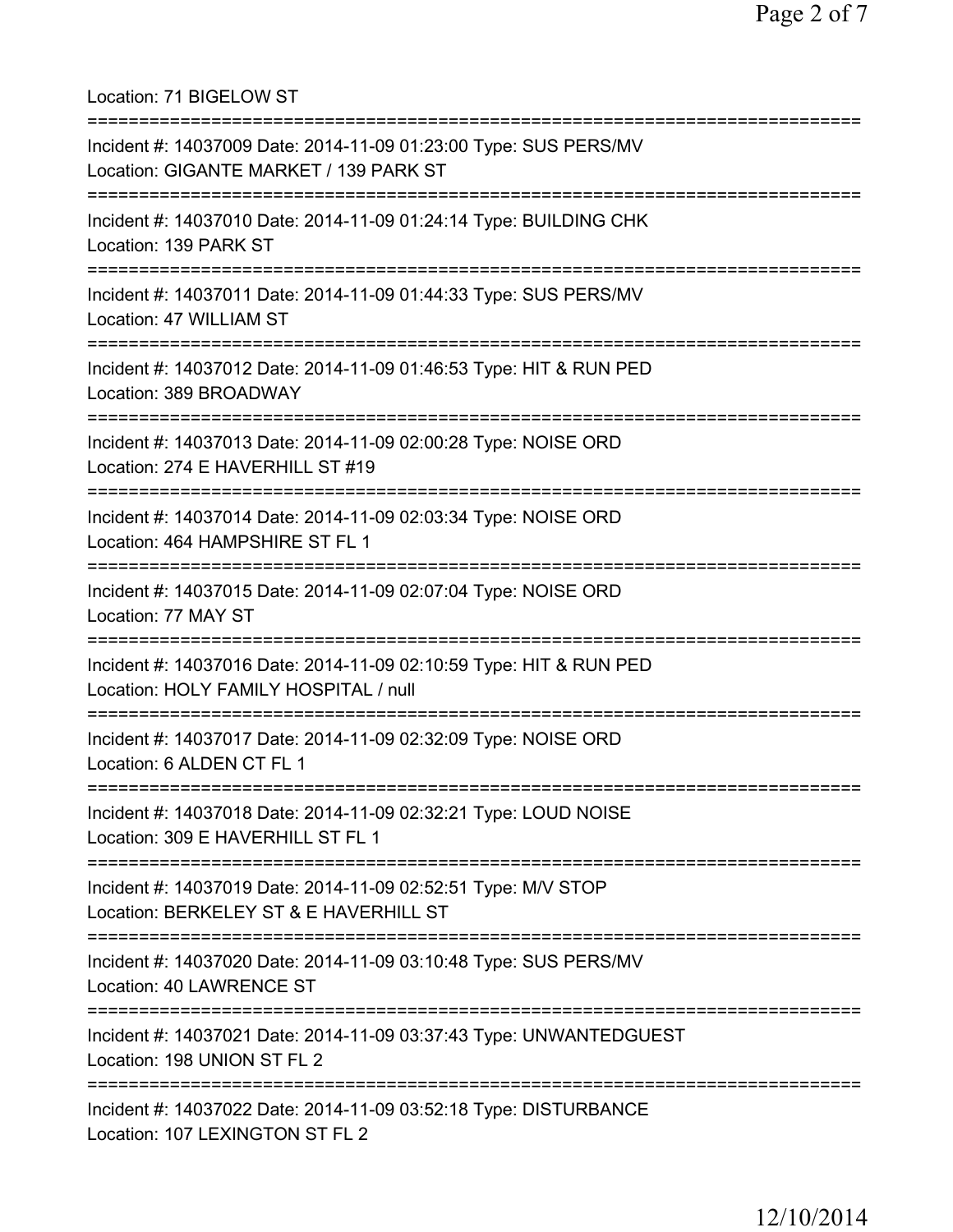| Incident #: 14037023 Date: 2014-11-09 04:05:48 Type: DISTURBANCE<br>Location: 198 UNION ST                            |
|-----------------------------------------------------------------------------------------------------------------------|
| Incident #: 14037024 Date: 2014-11-09 04:11:03 Type: SUS PERS/MV<br><b>Location: DUCK BRIDGE</b>                      |
| Incident #: 14037025 Date: 2014-11-09 04:25:54 Type: WARRANT SERVE<br>Location: 135 BOWDOIN ST                        |
| Incident #: 14037026 Date: 2014-11-09 04:46:45 Type: DISTURBANCE<br>Location: 198 BRUCE ST                            |
| Incident #: 14037027 Date: 2014-11-09 05:47:28 Type: GUN CALL<br>Location: 7 SAUNDERS ST                              |
| Incident #: 14037028 Date: 2014-11-09 06:05:24 Type: GUN CALL<br>Location: 7 SHERIDAN ST                              |
| Incident #: 14037029 Date: 2014-11-09 06:52:06 Type: NOTIFICATION<br>Location: 107 GARDEN ST #3R                      |
| Incident #: 14037030 Date: 2014-11-09 07:28:31 Type: ALARMS<br>Location: 55 HAMPSHIRE ST                              |
| Incident #: 14037031 Date: 2014-11-09 07:36:26 Type: SPECIAL CHECK<br>Location: 116 MARSTON ST                        |
| Incident #: 14037032 Date: 2014-11-09 08:39:29 Type: ALARMS<br>Location: 95 E HAVERHILL ST                            |
| ====================<br>Incident #: 14037033 Date: 2014-11-09 08:48:29 Type: SUS PERS/MV<br><b>Location: BROOK ST</b> |
| Incident #: 14037034 Date: 2014-11-09 08:59:47 Type: AUTO ACC/NO PI<br>Location: 11 HUSE ST                           |
| Incident #: 14037035 Date: 2014-11-09 09:16:43 Type: MAL DAMAGE<br>Location: 311 PARK ST                              |
| Incident #: 14037036 Date: 2014-11-09 09:26:02 Type: ALARM/BURG<br>Location: 436 LOWELL ST                            |
|                                                                                                                       |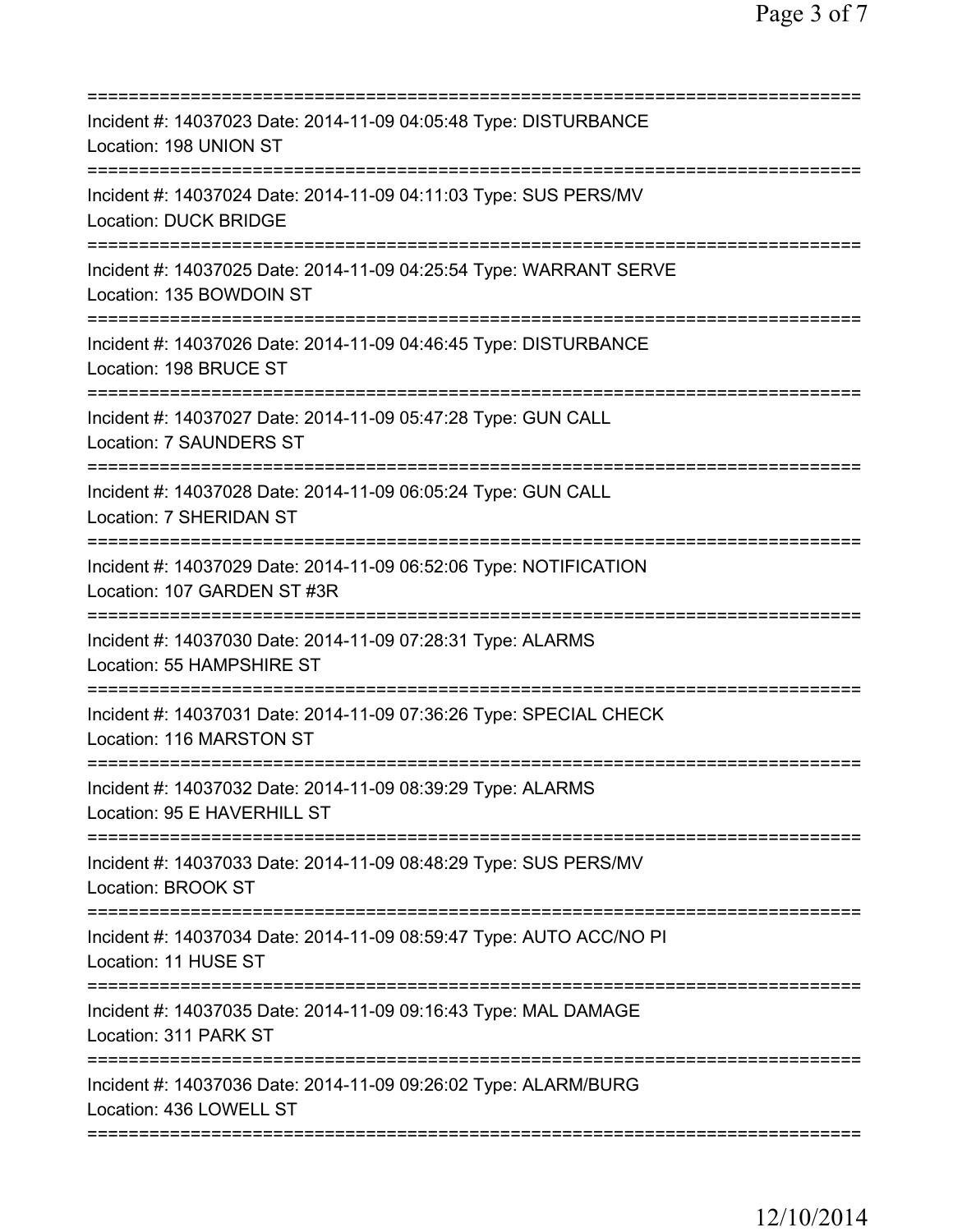| Incident #: 14037037 Date: 2014-11-09 09:41:46 Type: LARCENY/MV/PAST<br>Location: 91 MYRTLE ST                                             |
|--------------------------------------------------------------------------------------------------------------------------------------------|
| Incident #: 14037038 Date: 2014-11-09 10:17:28 Type: SUS PERS/MV<br><b>Location: WEST ST</b>                                               |
| Incident #: 14037039 Date: 2014-11-09 10:22:36 Type: ALARM/BURG<br>Location: SMITH RESD / 7 LOGAN ST                                       |
| Incident #: 14037040 Date: 2014-11-09 11:01:20 Type: DISTURBANCE<br>Location: 198 UNION ST FL 2NDFL                                        |
| Incident #: 14037041 Date: 2014-11-09 11:22:37 Type: B&E/PROG<br>Location: 6 BENNINGTON ST                                                 |
| Incident #: 14037042 Date: 2014-11-09 11:40:25 Type: TOW OF M/V<br>Location: 25 BASSWOOD ST                                                |
| Incident #: 14037043 Date: 2014-11-09 11:54:33 Type: DOMESTIC/PROG<br>Location: 31 EXCHANGE ST                                             |
| Incident #: 14037044 Date: 2014-11-09 12:02:46 Type: B&E/MV/PAST<br>Location: 239 BAILEY ST FL 3                                           |
| Incident #: 14037045 Date: 2014-11-09 12:10:33 Type: TOW OF M/V<br>Location: 246 JACKSON ST                                                |
| Incident #: 14037046 Date: 2014-11-09 12:52:51 Type: SUS PERS/MV<br>Location: FARNHAM ST & FOSTER ST                                       |
| Incident #: 14037047 Date: 2014-11-09 12:57:58 Type: RECOV/STOL/MV<br>Location: 48 THORNDIKE ST                                            |
| Incident #: 14037048 Date: 2014-11-09 13:04:41 Type: ALARM/BURG<br>Location: 139 E HAVERHILL ST #A                                         |
| ==========================<br>Incident #: 14037049 Date: 2014-11-09 13:05:44 Type: MAN DOWN<br>Location: MEN'S WAREHOUSE / 59 MERRIMACK ST |
| ==================================<br>Incident #: 14037050 Date: 2014-11-09 13:14:41 Type: MAL DAMAGE<br>Location: 121 HAVERHILL ST FL 1   |
| Incident #: 14037051 Date: 2014-11-09 13:24:23 Type: SHOPLIFTING                                                                           |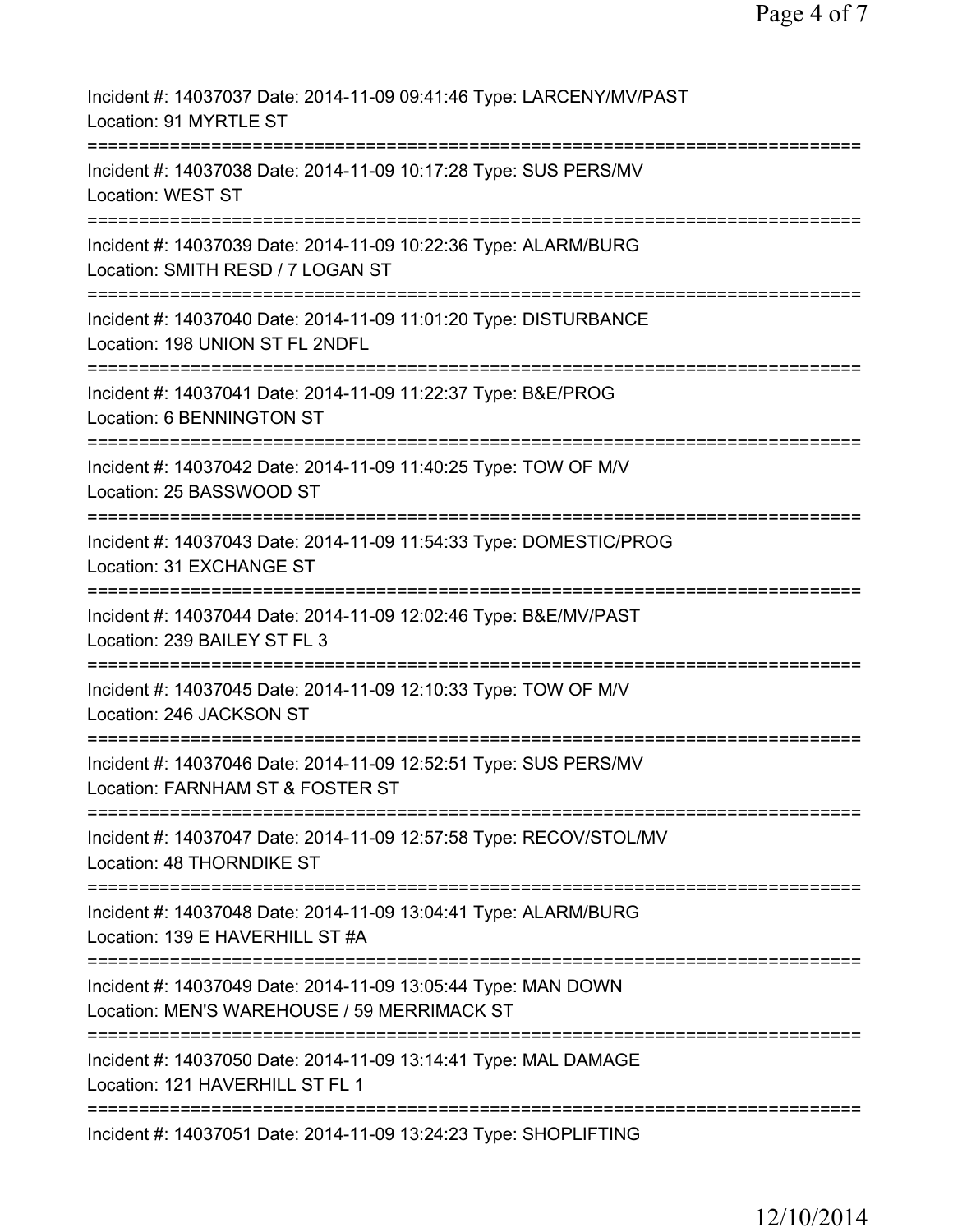Location: CVS PHARMACY / 266 BROADWAY =========================================================================== Incident #: 14037052 Date: 2014-11-09 13:38:22 Type: SUICIDE ATTEMPT Location: DISCOUNT LIQUORS / 103 BROADWAY =========================================================================== Incident #: 14037053 Date: 2014-11-09 14:09:22 Type: B&E/MV/PAST Location: 3 TRENTON ST =========================================================================== Incident #: 14037054 Date: 2014-11-09 14:16:49 Type: ALARM/BURG Location: LORENZO BUILDING / 599 CANAL ST =========================================================================== Incident #: 14037055 Date: 2014-11-09 14:44:18 Type: MAL DAMAGE Location: VALISTA HARDWARE / 131 ESSEX ST =========================================================================== Incident #: 14037057 Date: 2014-11-09 15:17:24 Type: 209A/SERVE Location: 90 LOWELL ST =========================================================================== Incident #: 14037056 Date: 2014-11-09 15:19:37 Type: M/V STOP Location: 153 UNION ST =========================================================================== Incident #: 14037058 Date: 2014-11-09 15:40:32 Type: KEEP PEACE Location: 198 UNION ST =========================================================================== Incident #: 14037059 Date: 2014-11-09 15:44:24 Type: TOW OF M/V Location: 222 ESSEX ST =========================================================================== Incident #: 14037060 Date: 2014-11-09 15:55:53 Type: DRUG OVERDOSE Location: 55 FARNHAM ST #BACK FL 2ND =========================================================================== Incident #: 14037061 Date: 2014-11-09 15:58:32 Type: DOMESTIC/PROG Location: 160 FRANKLIN ST =========================================================================== Incident #: 14037062 Date: 2014-11-09 16:23:05 Type: TOW OF M/V Location: HAMPSHIRE ST & LOWELL ST =========================================================================== Incident #: 14037063 Date: 2014-11-09 17:34:01 Type: MISSING PERS Location: 90 LOWELL ST =========================================================================== Incident #: 14037064 Date: 2014-11-09 17:52:11 Type: INVEST CONT Location: E HAVERHILL ST & MARSTON ST =========================================================================== Incident #: 14037065 Date: 2014-11-09 17:58:35 Type: INVEST CONT Location: 437 PROSPECT ST FL 1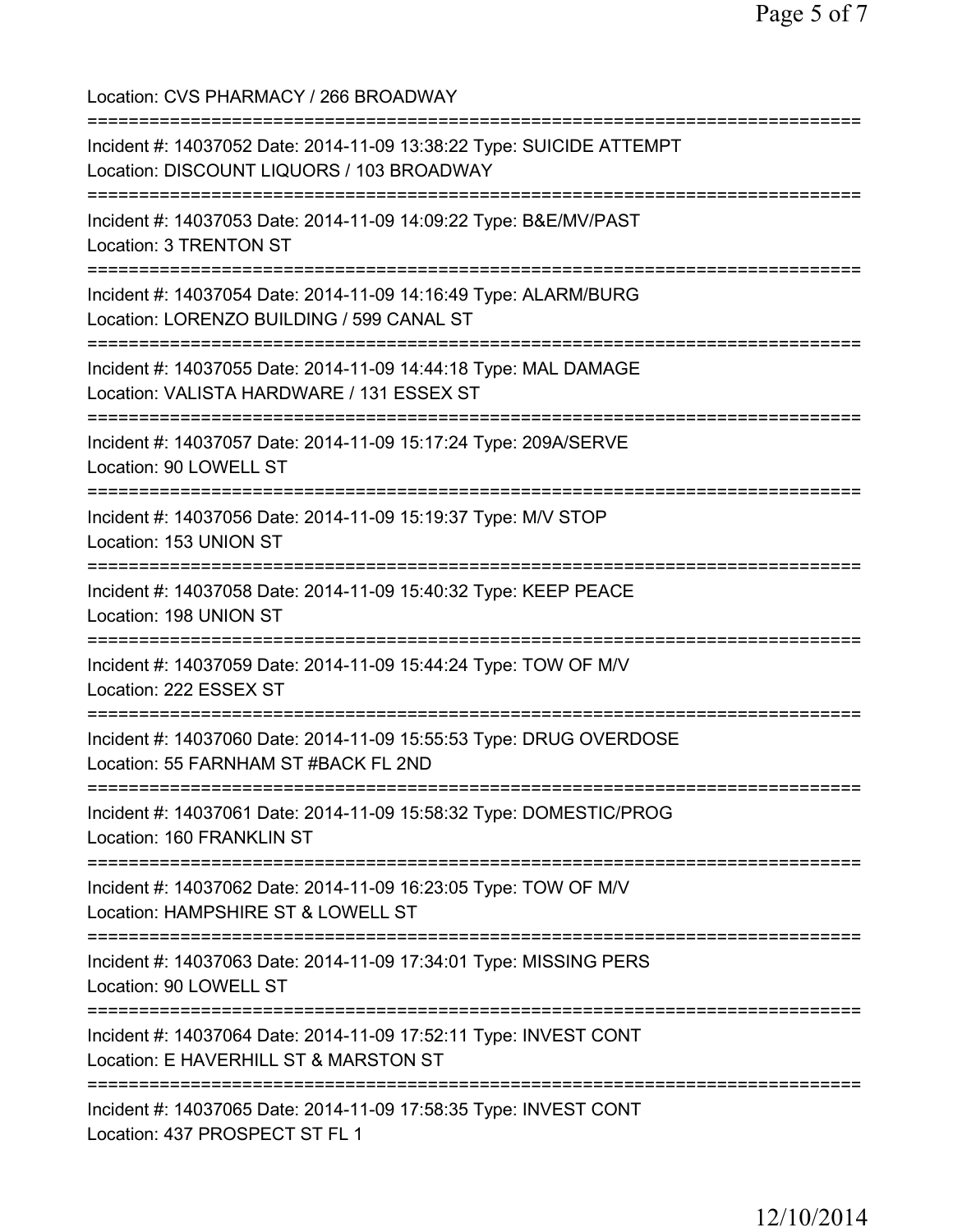| Incident #: 14037066 Date: 2014-11-09 18:11:54 Type: DRUG VIO<br>Location: LAWRENCE ST & OAK ST                                                         |
|---------------------------------------------------------------------------------------------------------------------------------------------------------|
| Incident #: 14037067 Date: 2014-11-09 18:44:16 Type: ALARM/BURG<br>Location: SALVATION ARMY / 250 HAVERHILL ST<br>===================================== |
| Incident #: 14037068 Date: 2014-11-09 19:05:42 Type: WARRANT SERVE<br>Location: 50 TOWER HILL ST                                                        |
| Incident #: 14037069 Date: 2014-11-09 19:08:48 Type: LARCENY/PAST<br>Location: 108 WINTRHOP AVE                                                         |
| Incident #: 14037070 Date: 2014-11-09 19:58:20 Type: DISTURBANCE<br>Location: 2 LANSDOWNE CT                                                            |
| Incident #: 14037071 Date: 2014-11-09 20:05:10 Type: DOMESTIC/PROG<br>Location: 353 ELM ST #304                                                         |
| Incident #: 14037073 Date: 2014-11-09 20:07:52 Type: HIT & RUN M/V<br>Location: SOUTH UNION ST & FOSTER ST<br>===============================           |
| Incident #: 14037072 Date: 2014-11-09 20:29:37 Type: HIT & RUN M/V<br>Location: 360 S UNION ST                                                          |
| Incident #: 14037074 Date: 2014-11-09 20:54:17 Type: GENERAL SERV<br>Location: RIO BAR AND GRILL / 9 APPLETON ST                                        |
| Incident #: 14037075 Date: 2014-11-09 20:54:34 Type: MV/BLOCKING<br>Location: ABBOTT ST & SHAWSHEEN RD                                                  |
| ================================<br>Incident #: 14037076 Date: 2014-11-09 20:59:16 Type: NOISE ORD<br>Location: 198 FARNHAM ST                          |
| Incident #: 14037077 Date: 2014-11-09 21:16:22 Type: MAN DOWN<br>Location: 416 PARK ST                                                                  |
| Incident #: 14037078 Date: 2014-11-09 21:18:24 Type: M/V STOP<br>Location: LOWELL ST & WINTER ST                                                        |
| Incident #: 14037079 Date: 2014-11-09 21:20:21 Type: M/V STOP<br>Location: ANDOVER ST & PARKER ST                                                       |
|                                                                                                                                                         |